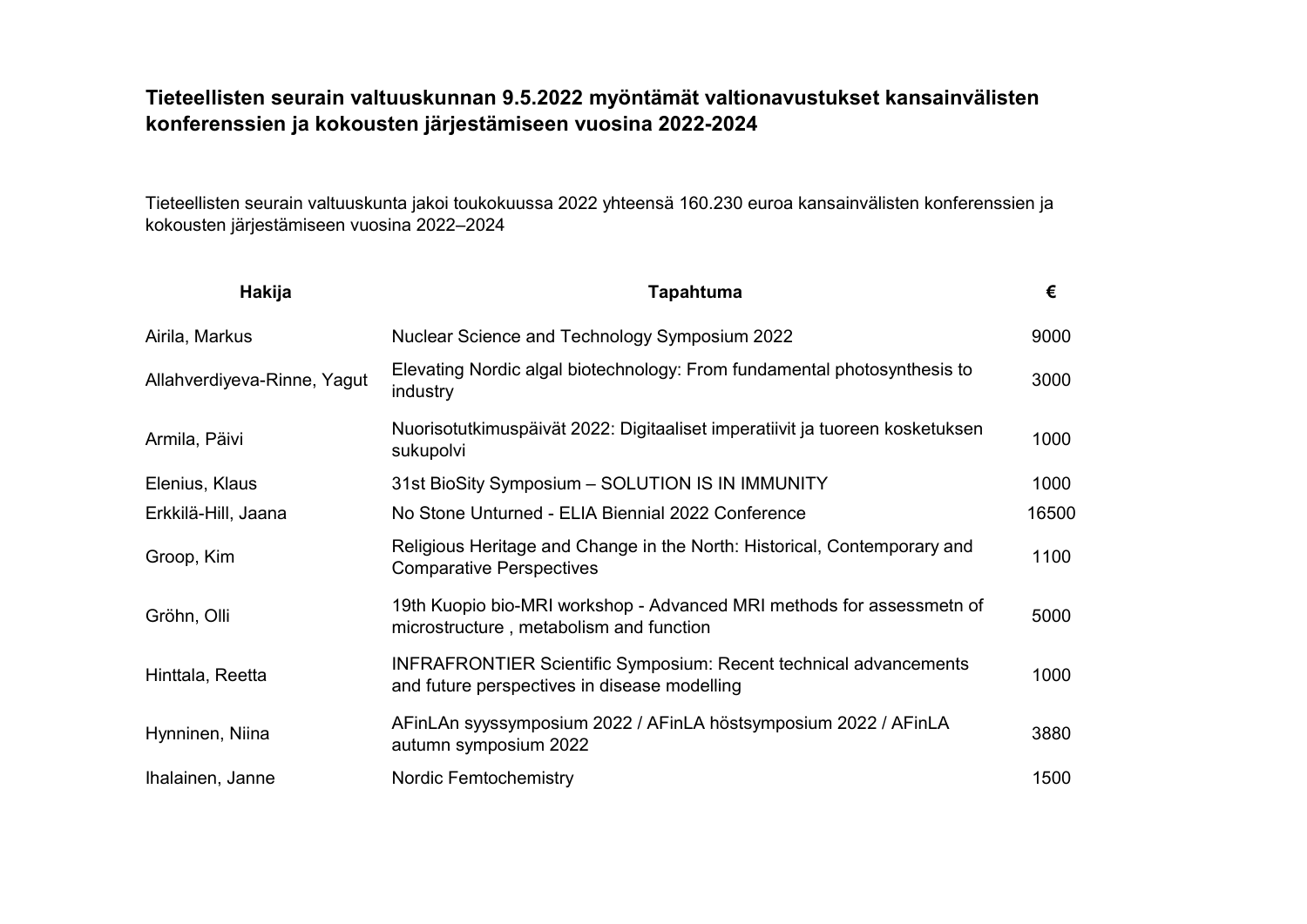| Jokinen, Pekka            | Yhteiskuntatieteellisen ympäristötutkimuksen seuran (YHYS ry.)<br>kansainvälinen syyskollokvio            | 1800  |
|---------------------------|-----------------------------------------------------------------------------------------------------------|-------|
| Kedra, Joanna             | 54th Annual Conference of the International Visual Literacy Association<br>(IVLA 2022)                    | 5500  |
| Korja, Riikka             | Perhetutkimuksen päivät 10.-11.11.2022                                                                    | 3000  |
| Kärjä, Antti-Ville        | <b>Disciplining Music Heritage</b>                                                                        | 1000  |
| Matikainen, Marko         | Suomen mekaniikkapäivät                                                                                   | 1000  |
| Mononen, Sini             | Music, Activism, and Research                                                                             | 3500  |
| Mäkitalo, Kati            | Kasvatustieteen päivät 2022                                                                               | 1000  |
| Näsänen, Liisa            | 10th Interim Meeting of the ICOM-CC Metals Working Group                                                  | 5000  |
| Obstbaum, Yaira           | Moving beyond policy silos: Towards a cohesive approach to regulating<br>tunhealthy commodity industries? | 1000  |
| Punkka, Antti             | 32nd Conference of the Association of European Operational Research<br>Societies (EURO 2022)              | 35000 |
| Pynnöniemi, Katri         | Russia and Global Insecurity                                                                              | 8500  |
| Ruokamo, Heli             | AMK- ja ammatillisen koulutuksen tutkimuspäivät 2022                                                      | 2000  |
| Sebert, Sylvain           | Paula Rantakallio Symposium on Birth Cohorts and Longitudinal studies                                     | 2000  |
| Siponen, Maria            | Scandinavian Fellowship for Oral Pathology and Oral Medicine (SFOPOM)<br>Meeting 2022                     | 1000  |
| Stammler, Florian         | The Biennial Conference of the Finnish Anthropological Society 2023:<br><b>Relations</b>                  | 6000  |
| Suhonen, Riitta           | New horizons for postdoctoral researchers in nursing science                                              | 2500  |
| Säntti, Joonas            | Queer Tentacles: Theory, Arts, Activism                                                                   | 2500  |
| Thorn, Lena               | Monitieteiset perusterveydenhuollon tutkimuksen päivät 2022                                               | 2000  |
| Tunkkari-Eskelinen, Minna | 15th International Conference on Responsible Tourism in Destinations                                      | 6000  |